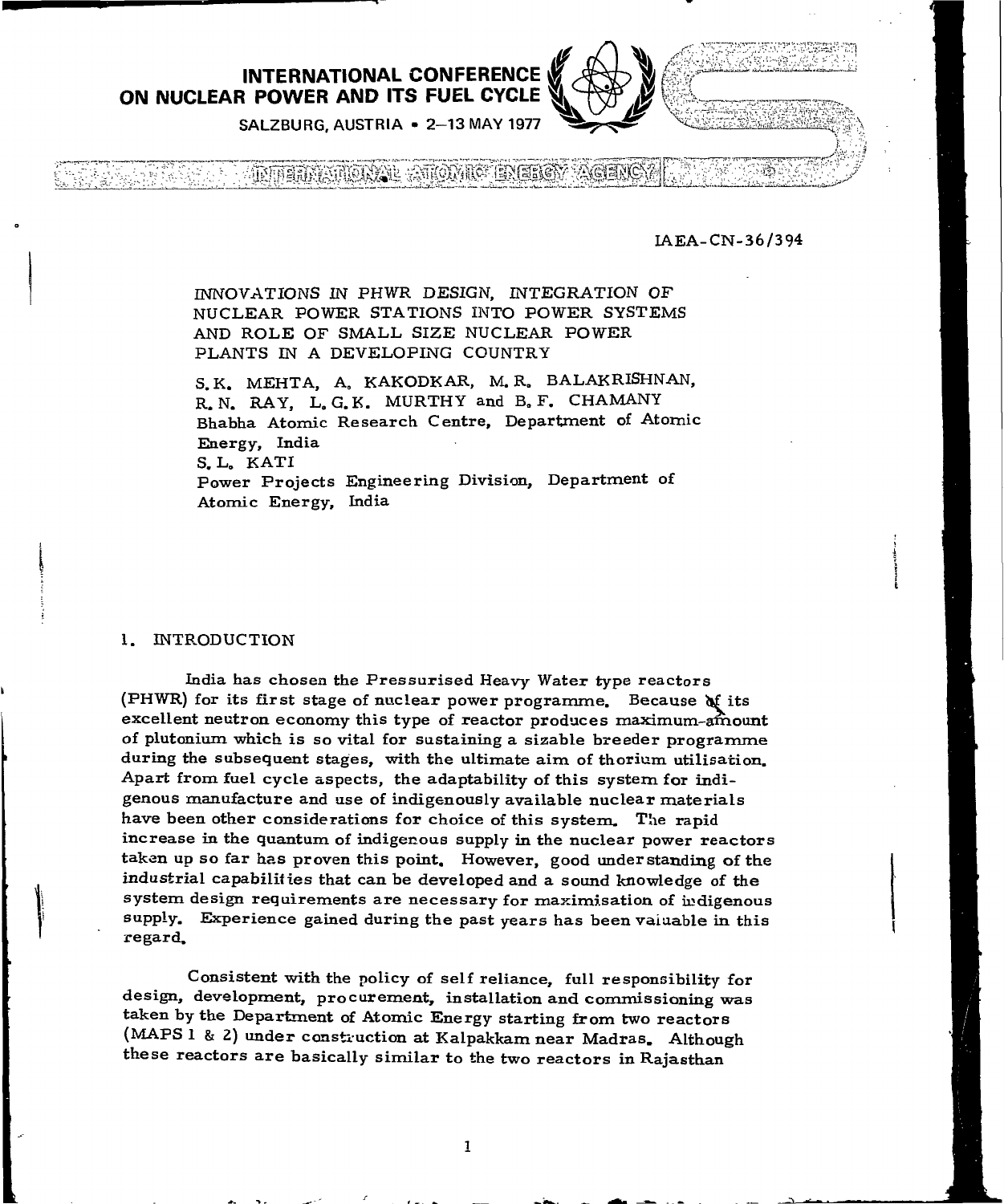(RAPS 1 & 2) for which construction was started earlier, substantial changes have been introduced in MAPS reactors. The experience thus gained has been used in the design of reactors to be installed at Narora near Delhi (NAPS 1 & 2) which have seen considerable innovations. These units are expected to serve as prototype for larger PHWRs in the country. The operation of RAPS-1 and also the two BWR type reactors at Tarapur near Bombay has reveaied the need to understand problems associated with small size grids with weak interlinks, load patterns and fluctuation in voltage and frequency. The economic penalties associated with these problems merit proper consideration in deciding the stage at which large size reactor units should be brought in.

### 2. REVIEW OF FIRST GENERATION PHWRs IN INDIA

RAPS-1 is the first operating PHWR in India. Basically this is a pressure tube type heavy water cooled and moderated, and natural uranium fuelled reactor. On power bi-directional fuelling is one of the very important features of this system. Fig. 1 and 2 show the general arrangement of the reactor components. Basic parameters of RAPS and the subsequent Indian PHWRs are given in Table I.

In the first unit at MAPS a major improvement was effected in the containment and the associated engineered safety feature. The RAPS containments are designed to limit leakage to less than 2. 4% of the contained volume per day at the design pressure. This leakage limit complied with the standards that were prevailing in the sixties, but it is substantially higher than what we would like to permit from considerations of allowable ground release of Iodine 131. With the partial double containment provided for MAPS units the overall ground leak rate has been reduced to 0. 36% of contained volume per day. For the future reactors, designs are being evolved to limit the leak rate to less than  $0.1\%$  of contained volume per day.

Though the dousing system was used at RAPS, in the subsequent designs it has been replaced by vapour supression system which does not depend on operation of any mechanical component. These design changes have been supported by considerable R & D work in areas such as permeability and elevated temperature behaviour of concrete, behaviour of prestressed concrete containment upto failure conditions, effect of stress concentration near openings, condensation and heat transfer in suppression pool and effect of non-uniform steam-air mixing in the drywell area.

RAPS-1 reactor employs cobalt adjuster rods for xenon over-ride and fur reactivity regulation. The design of the adjuster rod assembly has been constrained by the fact that they had to be introduced in locations which were originally meant for U-235 booster rods. The need for frequent replacement of the absorber elements leads to substantial down time of the reactor and also man-rem exposure. While the Pu-239 boosters are being developed for subsequent PHWRs to achieve higher

#«. \_ !» \* "\_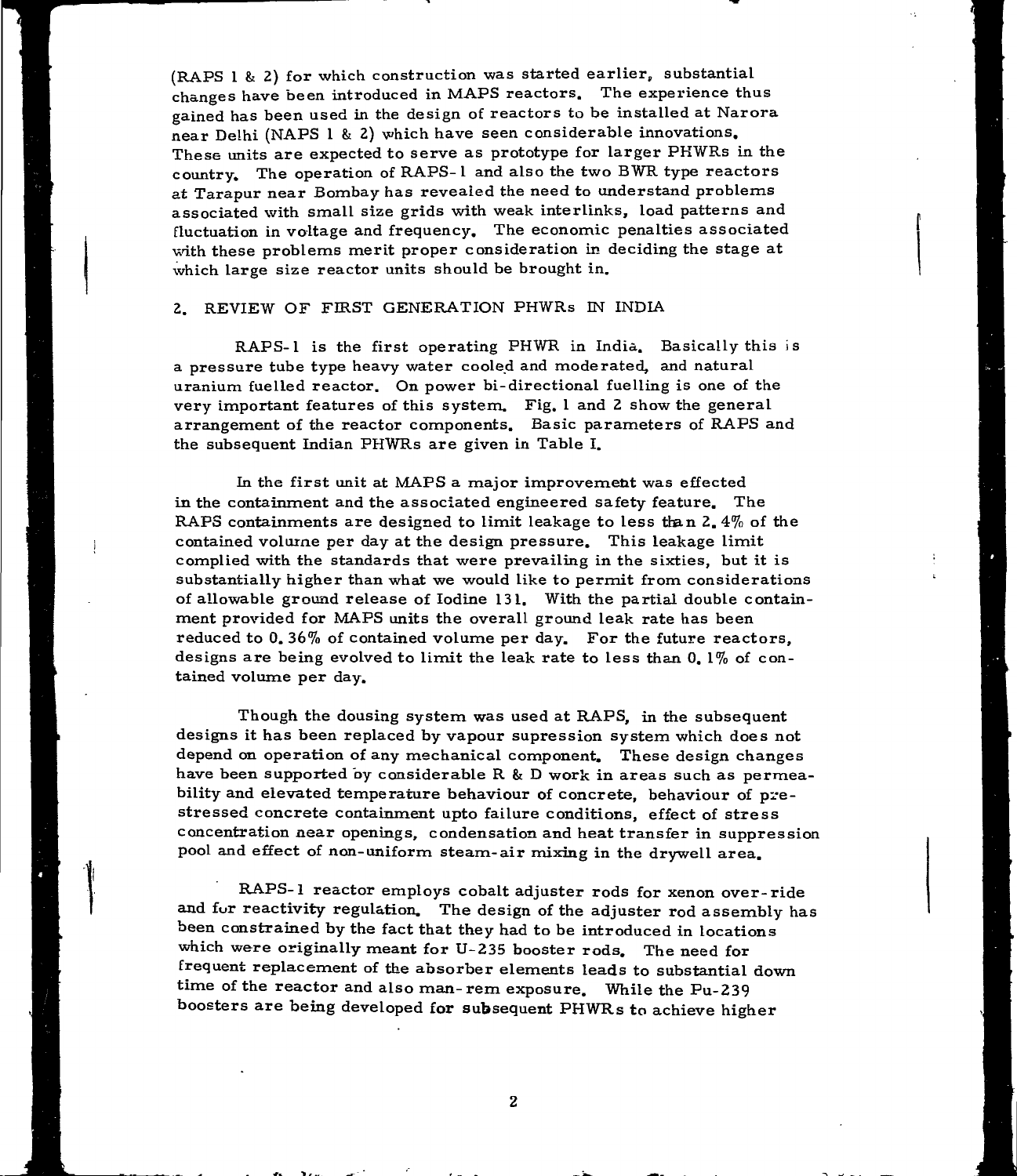burnup, serious consideration is also being given to the'use of stainless steel absorbers which do not require frequent replacement.

The second unit at MAPS uses stainless steel for the envelope of the end shield, while 3. 5% Ni low alloy steel has been used in earlier designs. This has been done to avoid likely problems due to radiation embrittlement. The implications of running the earlier reactors with the  $3\frac{1}{2}\%$  Ni low alloy steel envelope are being evaluated using fracture mechanics approach. Simultaneously corrective measures like 'in-situ' annealing of the end shields are also being considered.

#### 3. INNOVATIONS IN DESIGN

Feed back from the engineering and operating experience of reactors in India and considerations such as reduction in capital cost, ease of transportation of heavy and over dimensioned components, seismicity of a site, current safety criteria, separation, of heavy water and light water areas to improve recovery of heavy water, reduction of heavy water leakage, simplification and ease of scale up are some of the factors that led to innovations in the design of PHWRs for NAPS.

Fig. 3 shows the general arrangement of reactor components for NAPS. The earlier arrangement of seperate calandria and end shields suspended by support rods has been replaced by an integral arrangement supported directly by the reactor vault walls. This design considerably simplifies the alignment requirements between calandria tubes and end shield lattice tubes, and is more suited to conditions at a seismic site.

The shielding slabs of end shields in the earlier design have been replaced by steel balls which would be filled at the reactor site, thus keeping the component weight within manageable limit. for transportation and also enabling substantial savings in cost.

In the NAPS design calandria is housed in a water filled concrete vault. The heavy water is not required to be dumped for reactivity control and hence the reactor always operates with the calandria full of heavy water. Furthermore, annulus seal bellows are provided between end fittings and corresponding lattice tubes. These changes have effected considerable simplifications by eliminating the dump ports in the calandria, dump tank, thermal shields, concrete coding coils and have also resulted in the elimination of A-41 activity produced in the calandria vault.

The integral calandria-end shield design concept has been realised after considerable development work in critical areas such as tube-to-tube sheet welding for the particular joint configuration, method of filling steel balls and their density distribution, analysis for diaphragm supports under normal and abnormal conditions including seismic conditions, and collection of data in heat transfer, and light water distribution in packed beds and calandria.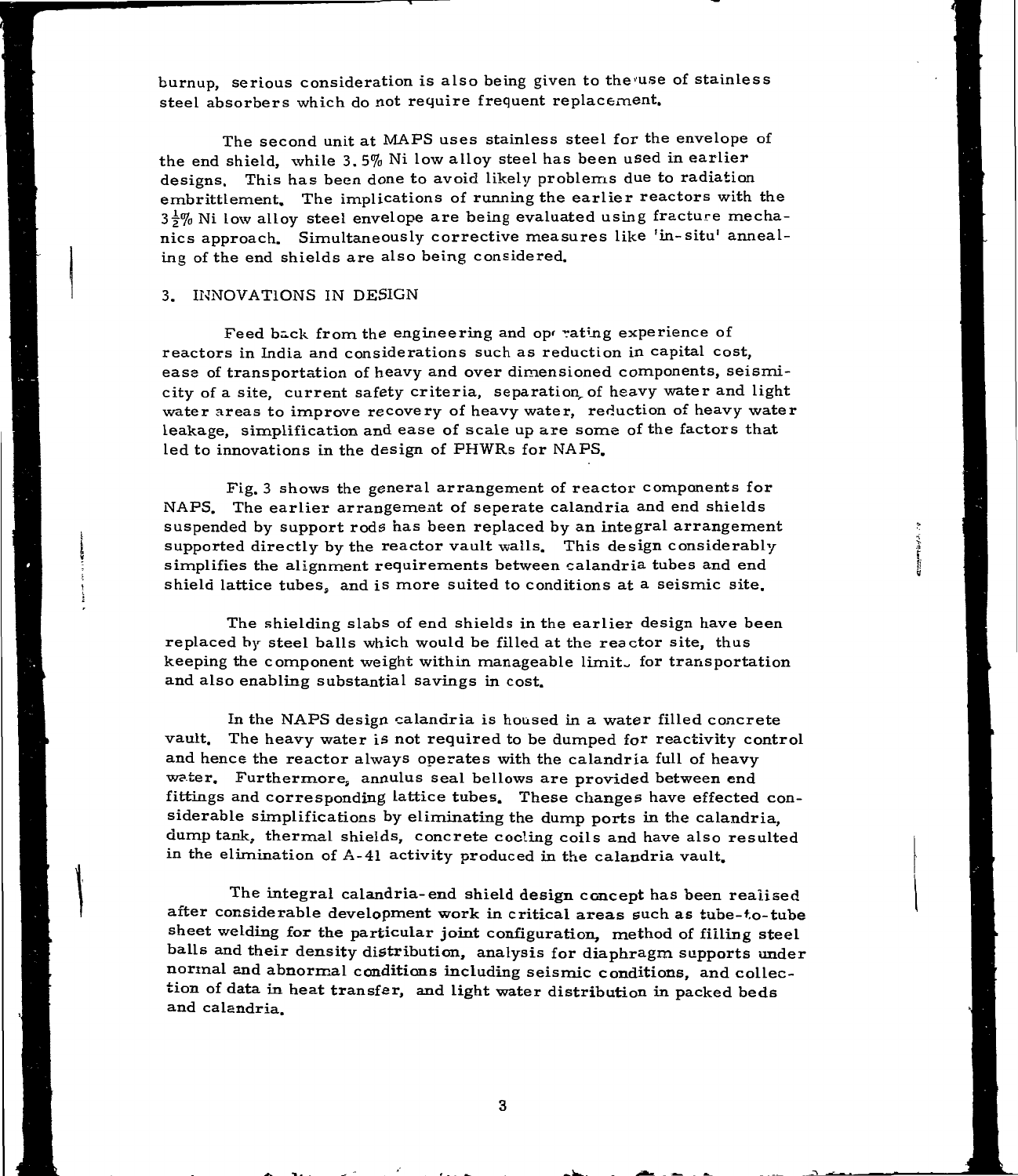The coolant channels are being studied for dynamic behaviour under excitation due to flow and seismic disturbances. To improve the life of the channel, from considerations of creep, to atleast the design life of the reactor, cold worked Zr-Nb alloy is being developed instead of zircaloy-2. Initial development work has been started for the development of rolled joints.

In line with the current design trends, two separate and independent fast shut down systems are provided. 14 mechanical shut off rods would serve as the primary fast shut off device and 12 liquid poison tubes would provide the back up for primary system. For purpose of fine and coarse power regulation four shim rods are provided. Four boosters/ absorbers would be available for xenon over-ride. Development work is being done to check the adequacy and reliability of these systems.

Experience with the existing wire-wrap fuel bundles has been quite satisfactory. However, as 'split-wart' type fuel bundles offer certain advantages, these are also being developed. The fuelling machines for NAPS have also seen some changes based on earlier manufacturing and operating experience. Computer control of the fuelling  $m$  chines is in an advanced stage of development.

As far as process systems are concerned emphasis has been laid on increasing the unit component sizes. In the primary heat transport (PHT) system, NAPS would have only four pumps and four steam generators as against eight pumps and eight steam generators at RAPS. The unit size has been chosen with a view to using identical components for bigger (say 500 MWe) units simply by increasing the number of such components.

The heavy water system layouts are being closely examined for simplification and whenever possible elimination of components like valves and seals to limit leakage rate. As pressure control by feed and bleed in PHT system is found inadequate for transient load fluctuations that have been experienced, a surge tank is being considerd to ease this problem.

The NAPS site is in a seismic zone about 50 KM away from a known geological fault. Consequently the structures at NAPS have to be designed for a ground seismic acceleration of 0. 3 g, whereas those at RAPS were designed for a seismic acceleration of 0. 05 g, and those at MAPS for 0. 1 g. Extensive seismic analysis is in progress to prove the design under such conditions. Studies on RAPS and MAPS have shown that the suspended calandria and end shield units may require additional anchorage to avoid undesirable misalignments. Under such conditions the integral calandria/ end shield assembly concept for NAPS has been designed to be comparatively insensitive to earth quakes of this magnitude.

The containment in case of NAPS is a full double wall containment. The inner cylindrical wall with a flat roof forms the primary containment, surrounded by an outer cylinder with a dome as the secondary contain-

4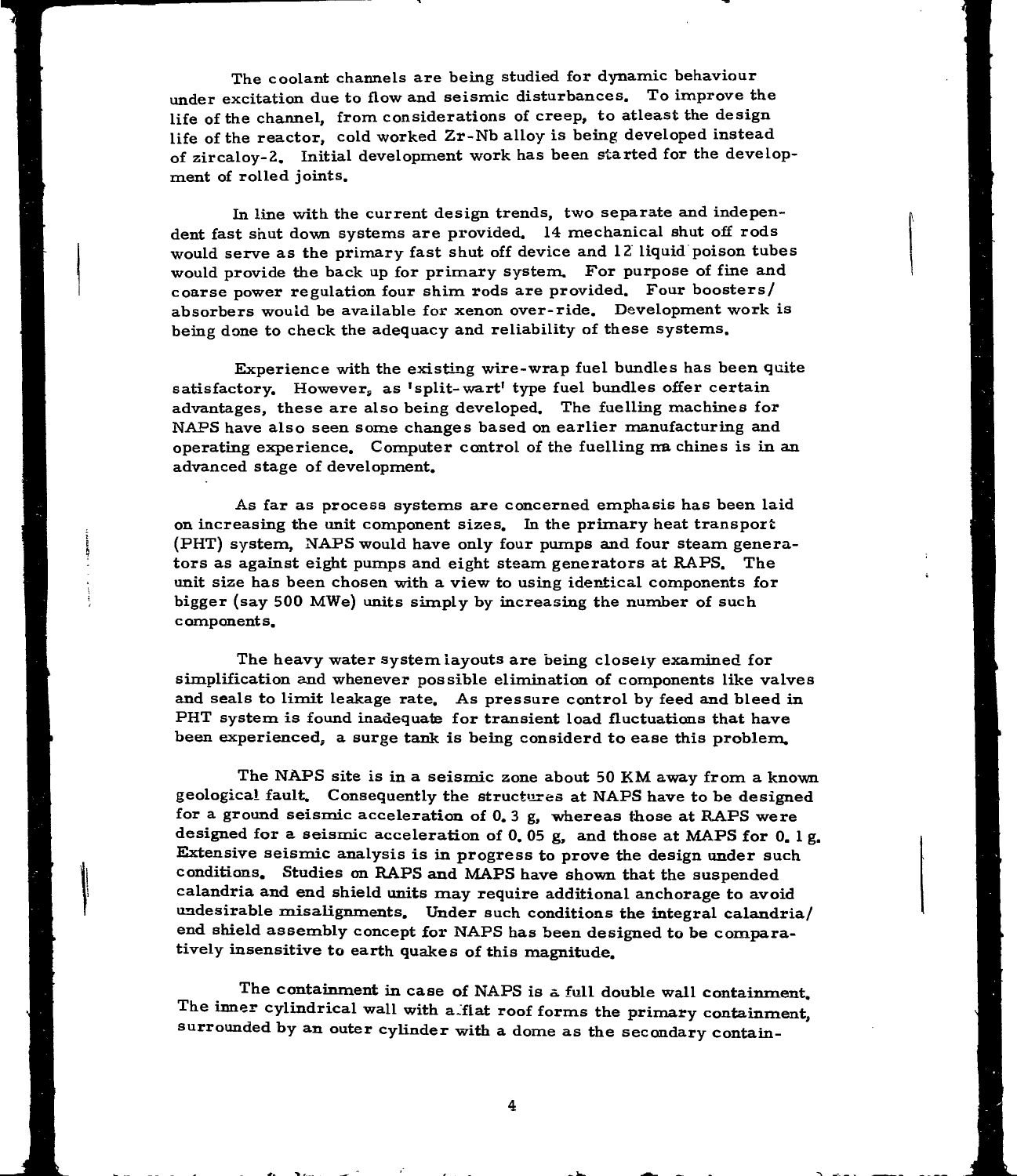ment. With this design, leak rate is expected to be less than 0. 1% of the building volume per day.

The lay out of the equipment and process systems in the reactor building has been spread out to ease the maintenance work and thus reduce maintenance man-rems. The light water auxiliary systems have been shifted to locations outside the reactor building thereby reducing the frequency of entry into the reactor building for attending to equipment of this system. Based on the experience gained so far, the heavy water loss is expected to be considerably reduced.

Safety studies for conditions of loss of coolant, rupture of coolant channels, emergency cooling etc. have been carried out in the past. More rigorous theoretical analysis backed up with experimental work is in progress.

## 4. INTEGRATION OF NUCLEAR POWER STATIONS INTO POWER SYSTEMS

RAPS-1 has been frequently subjected to disturbances from the connected power grid. Due to the small size and softness of the grid and due to the absence of effective power system control schemes, severe frequency and voltage disturbances have occurred quite often, leading to considerable number of outages of the station.

RAPS-1 is designed to be a base load station with the turbine following the reactor. Frequency disturbance affects the governor valve opening and in turn the boiler pressure, and the reactor sees either a load rejection or a load assumption. The Primary Heat Transport (PHT) system being a buffer between the boiler and the reactor, is subjected to the mismatch between the reactor power and steam demand and consequently undergoes pressure transients. If the frequency disturbance results in a load rejection, the Boiler Pressure Controller (BPC) along with the bypass steam discharge valves (SDV) relieve the excess pressure in the boiler and a reactor set back at the rate of  $1\%$ /sec. occurs, the initiation and duration of the set back being dependent upon the magnitude of the load rejection. Although high pressure in PHT system to the extent of trip is avoided through the feed and bleed and PHT pressure control systems, the set back rate at *1% fsec.* cannot be met by movement of adjuster rods. Hence moderator level is lowered. The dip in moderator level causes oscillations in moderator level, coolant flow to adjusters and other auxiliaries. The level cannot be regained for almost 2 minutes, resulting in undershoot of power, often resulting in low pressure trip and undesirable thermal cycling of fuel.

Since there is no provision in the control system to make the reactor follow the steam demand except through the operator intervention, in case of grid frequency going low or regaining after a high frequency the reactor is prone to trip due to low PHT pressure.

Frequency disturbance also affects the performance of the PHT pumps, boiler feed pumps, and in turn affects the reactor regulating

 $5\phantom{.0}$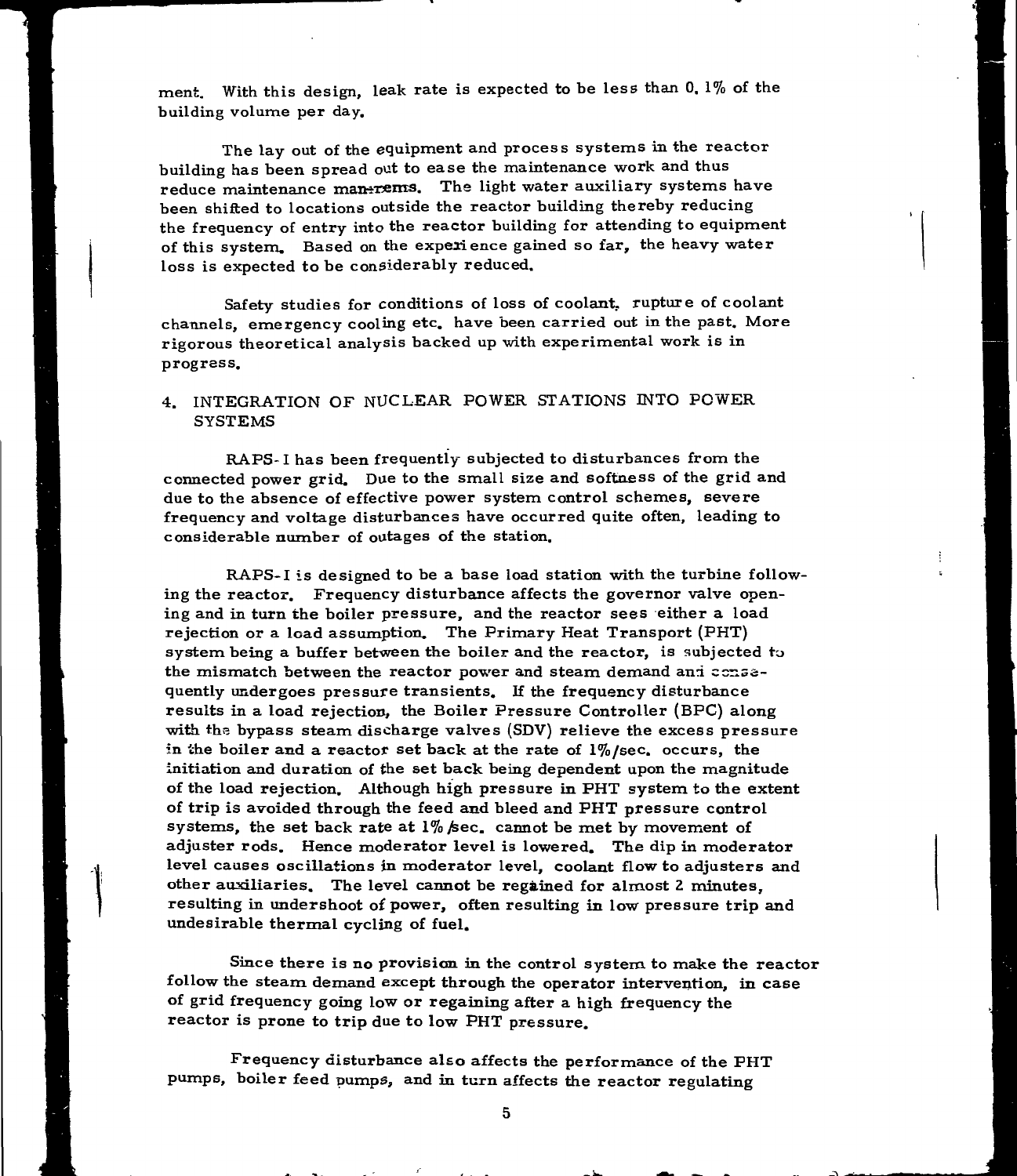system which is very much dependent upon temperature rise across the core which depends upon the PHT flow.

Voltage transients also affect the measuring and process control instruments significantly. The station regulated power supplies do not recover at the desired rate after a grid transient. Besides, it has been found that a dip of 15% in the grid voltage results in unwanted trips due to malfunction of relays connected to the indicating alarm meters. In the Tarapur Atomic Power Station time delays incorporated in some of the relay circuits have reduced spurious trips.

۰ì, ╡ 뉣

The control system of RAPS-1 can be modified to make the r eactor load following to a limited extent. Simulation studies indicate that the reactor can sustain a step load increase of 5%, the limitation being the loading rate permissible for the turbine and the reactor which are 0. 2% per sec. and 0. 6%/sec. respectively. However, it is felt at the moment that the load following behaviour of the reactor will introduce undesirable thermal cycling on the fuel. Another alternative is to remove the setback initiated through the boiler pressure controller and bypass the steam to a dump condenser, Main condensers with capacity equivalent to 110% full thermal power, are being employed in MAPS and NAPS. The reactor power can be reduced manually by the operator depending upon the grid demand. Simulation studies indicate that the reactor power as well as PHT pressure are held within very close range of the initial values and the feed and bleed capacity for the PHT can be reduced.

## 5. ROLE OF SMALL SIZE NUCLEAR POWER PLANTS IN A DEVELOPING COUNTRY

The unit rating of power reactors available in international market has been progressively increasing. While these higher ratings may be appropriate for developed countries, the stage has not yet reached in a developing country like India for installating such large units. As has been highlighted in earlier section of this paper, certain pre-requisites from the connected power system should be satisfied if a particular size and type of unit is to operate satisfactorily.

In situations where the unit size of a nuclear station is a large fraction of the grid capacity, the impact of outages of such unit is most severe. This situation could be eased to some extent *by* choosing larger number of smaller size units.

Depending on the availability factor and the load factor of the station and on the difference in capital costs of the single unit and the double unit power stations and the interest rate, there could be certain sets of conditions under which the cost of power produced in a double unit power station may turn out to be lower than that from a larger single unit power station. Analysis has shown that with a unit availability factor of 60% and load factor less than 60%, and with a unit availability factor of 70% and load factor less than 50% the cost of energy generation would be less for a double unit power station than for a single unit power

 $6\phantom{a}$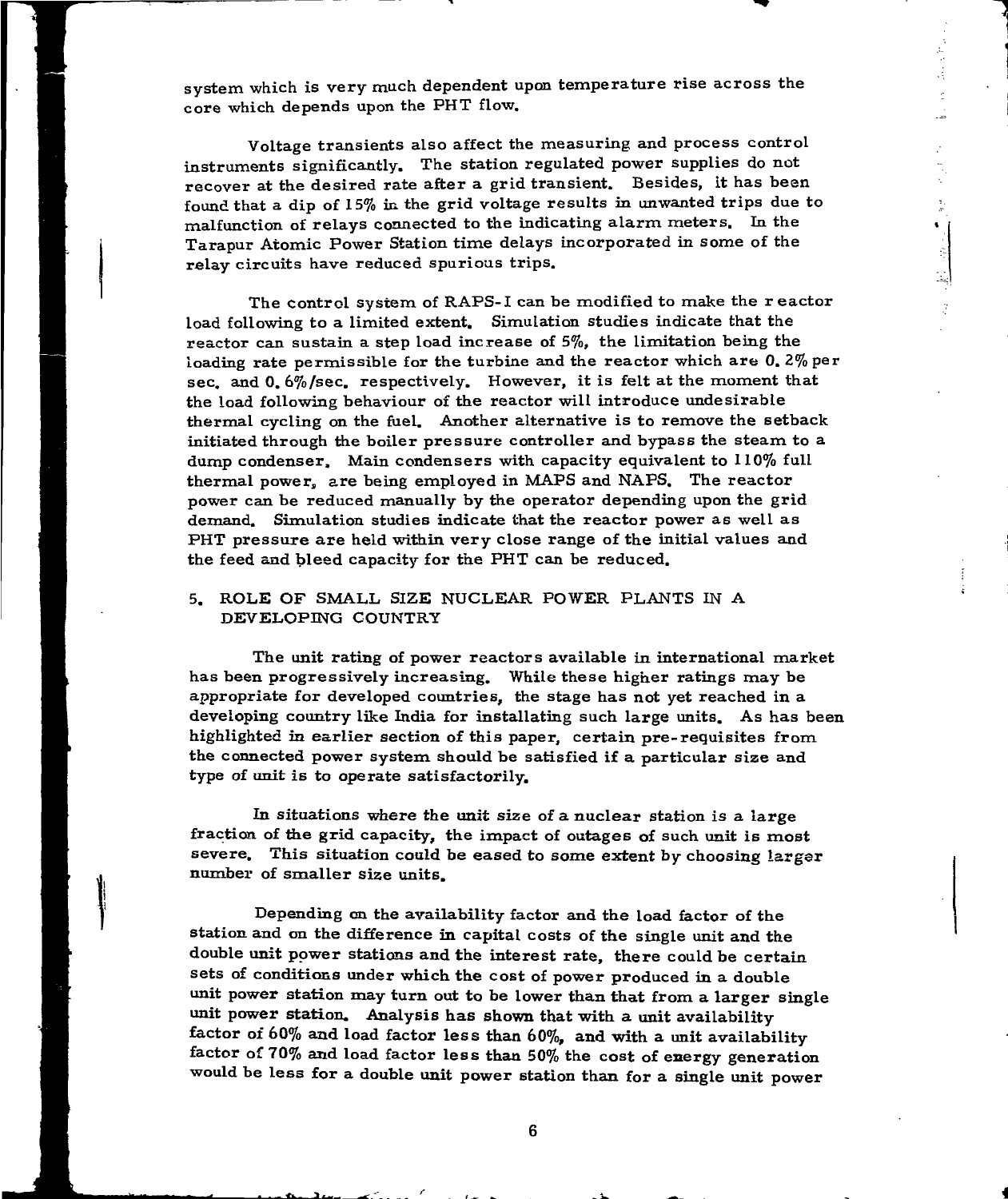station, both being of 500 MWe. Under conditions where the unit size installed is much larger than what is really required to meet the power demand in the system, this would be particularly true.

 $\frac{1}{2} \sum_{i=1}^n \sum_{j=1}^n \frac{1}{i!} \sum_{j=1}^n \frac{1}{i!} \sum_{j=1}^n \frac{1}{i!} \sum_{j=1}^n \frac{1}{i!} \sum_{j=1}^n \frac{1}{i!} \sum_{j=1}^n \frac{1}{i!} \sum_{j=1}^n \frac{1}{i!} \sum_{j=1}^n \frac{1}{i!} \sum_{j=1}^n \frac{1}{i!} \sum_{j=1}^n \frac{1}{i!} \sum_{j=1}^n \frac{1}{i!} \sum_{j=1}^n \frac{1}{i!}$ 

١ŵ,

"大学"

かいしに 反殺し きょくす

t<br>XX

Smaller units are attractive from considerations of optimal utilization of capital, which is often one of the scarcest resources in a developing country. Installing large nuclear power reactor units and operating them at reduced capacity during the first few years also results in blocking capital resources. Phased installation of smaller units will enable the diversion of the capital to other industries which would make contribution to the national economy.

Perhaps the standardisation of the power reactors in the higher size range by power reactor suppliers coupled with available credit facilities is the main reason why some developing countries with limited installed power capacity opt for large single units. This should be viewed together with the penalties that could be associated with such units under certain conditions.

#### 6. CONCLUSION

With the innovations introduced in the Indian PHWRs, apart from realisations of other advantages, it would be possible to scale up the unit size as soon as it becomes necessary. The connected power system should however be ready to accept such larger sizes. With conditions prevailing in developing countries the optimum unit size that should be installed appears to be much smaller than the popular sizes being installed in developed countries. Phased installation of smaller size units would be beneficial from the view point of optimal utilization of capital resources for the maximum possible growth of the national economy.

### REFERENCES

- (1) SRMIVASAN, M. R., Indian Thermal Reactor Program, Symposium on Structural Mechanics, Bhabha Atomic Research Centre, Department of Atomic Energy, India (1974).
- (2) SRINIVASAN, M. R., Heavy Water Reactors Achievements, Problems, and Prospects, Refresher Course on Conceptual Design Aspects of Heavy Water Reactors, Bhabha Atomic Research Centre, Department of Atomic Energy, India (1975).
- (3) KATI, S. L., Evaluation of PHWRs Engineering Aspects Refresher Course on Conceptual Design Aspects of Heavy Water Reactors - Bhabha Atomic Research Centre, Department of Atomic Energy, India (1976).
- (4) BALAKRISHNAN, M. R., A Set Theoretical Approach to Assess the Relative Economics of a Double Unit and a Single Unit Nuclear Power Station, Energia Nucleare *IQ* (1972, No. 8 & 9).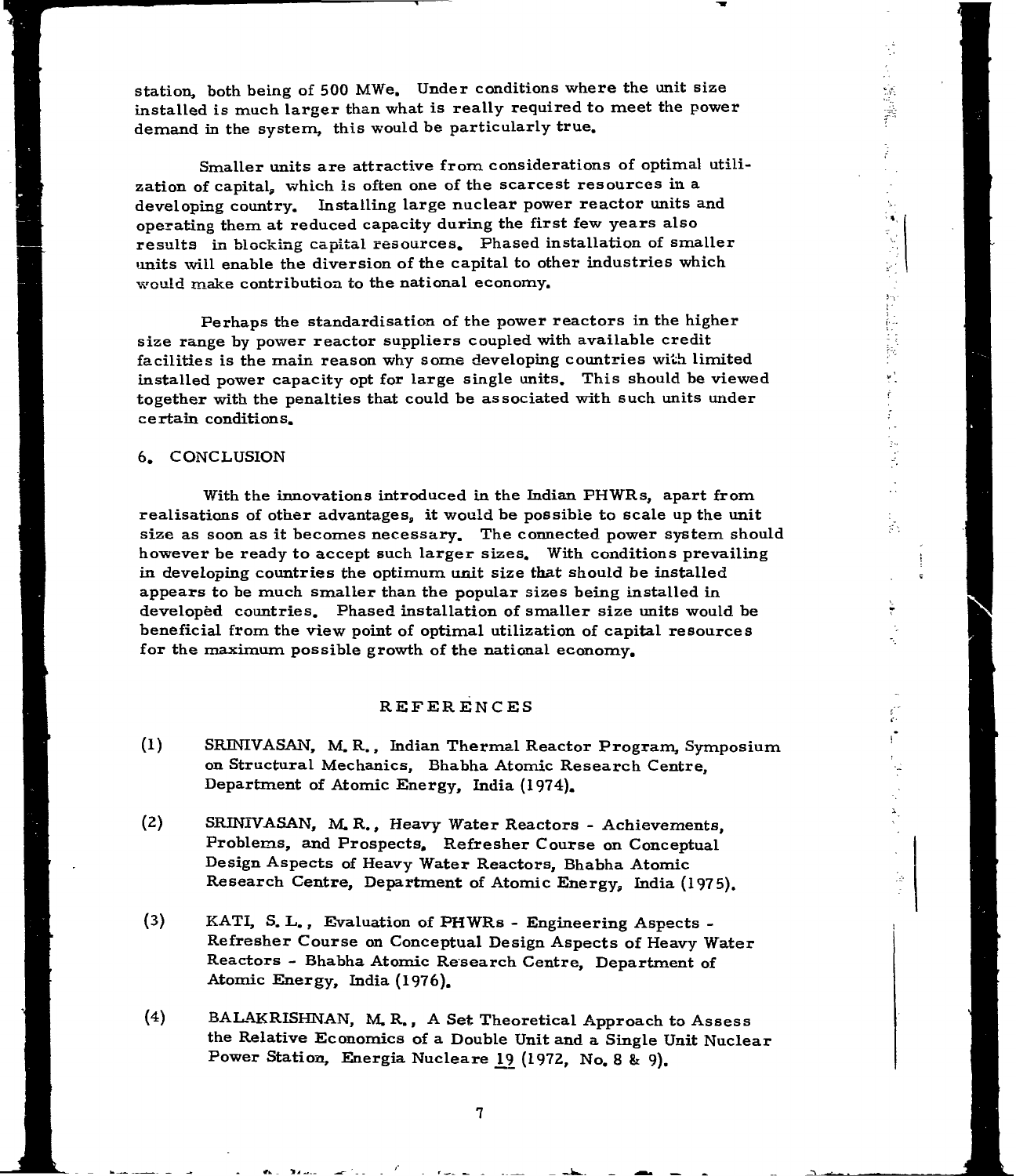# TABLE-1

# BASIC PARAMETERS OF INDIAN PHW REACTORS

| Parameter                                                     | <b>RAPS 1 &amp; 2</b>                                      | MAPS 1 & 2                                         | <b>NAFS 1 &amp; 2</b>                                                                        | Proposed<br>500 MWe                                                      | Remarks                                                                                           |
|---------------------------------------------------------------|------------------------------------------------------------|----------------------------------------------------|----------------------------------------------------------------------------------------------|--------------------------------------------------------------------------|---------------------------------------------------------------------------------------------------|
| Power MWe Net                                                 | $2 \times 203$                                             | $2 \times 220$                                     | $2 \times 220$                                                                               | 500                                                                      | About 10% increase in<br>power is obtainable in<br>MAPS & NAPS by slight<br>increase in PHT Flow. |
| No. of Channels in<br>reactor                                 | 306                                                        | 306                                                | 306                                                                                          | 390                                                                      |                                                                                                   |
| Pressure Tube<br>i) Dia<br>ii) Thickness<br>iii) Material     | 82.55 mm<br>$3.94 \text{ mm}$<br>$Zr - 2$                  | 82, 55 mm<br>$4.01$ mm<br>$Zr - 2$                 | 82.55 mm<br>$3.33$ mm<br>Zr-Nb cold<br>worked                                                | $103, 4 \text{ mm}$<br>$4.1 \text{ mm}$<br>$Zr$ -Nb $\rm Cold$<br>worked |                                                                                                   |
| Coolant<br>i) Inlet Temp<br>ii) Outlet Temp<br>iii) Inlet Pr. | $249^{\circ}C$<br>$299^{\circ}C$<br>102.5 $\text{kg/cm}^2$ | 249°C<br>$293^{\circ}$ C<br>102.5 $\text{kg/cm}^2$ | $249^{\circ}$ C<br>$293$ <sup>O</sup> C<br>102.5 kg/cm <sup>2</sup> 102.5 kg/cm <sup>2</sup> | $249^{\circ}$ C<br>293 <sup>o</sup> C                                    |                                                                                                   |
| Max. Channel<br>Power MW                                      | 2.75                                                       | 3                                                  | 3                                                                                            | 5.125                                                                    |                                                                                                   |
| Type of Fuel Bundle                                           | Wire Wrap                                                  | Wire Wrap                                          | Split Wart                                                                                   | Split Wart                                                               |                                                                                                   |

 $\alpha$  is the set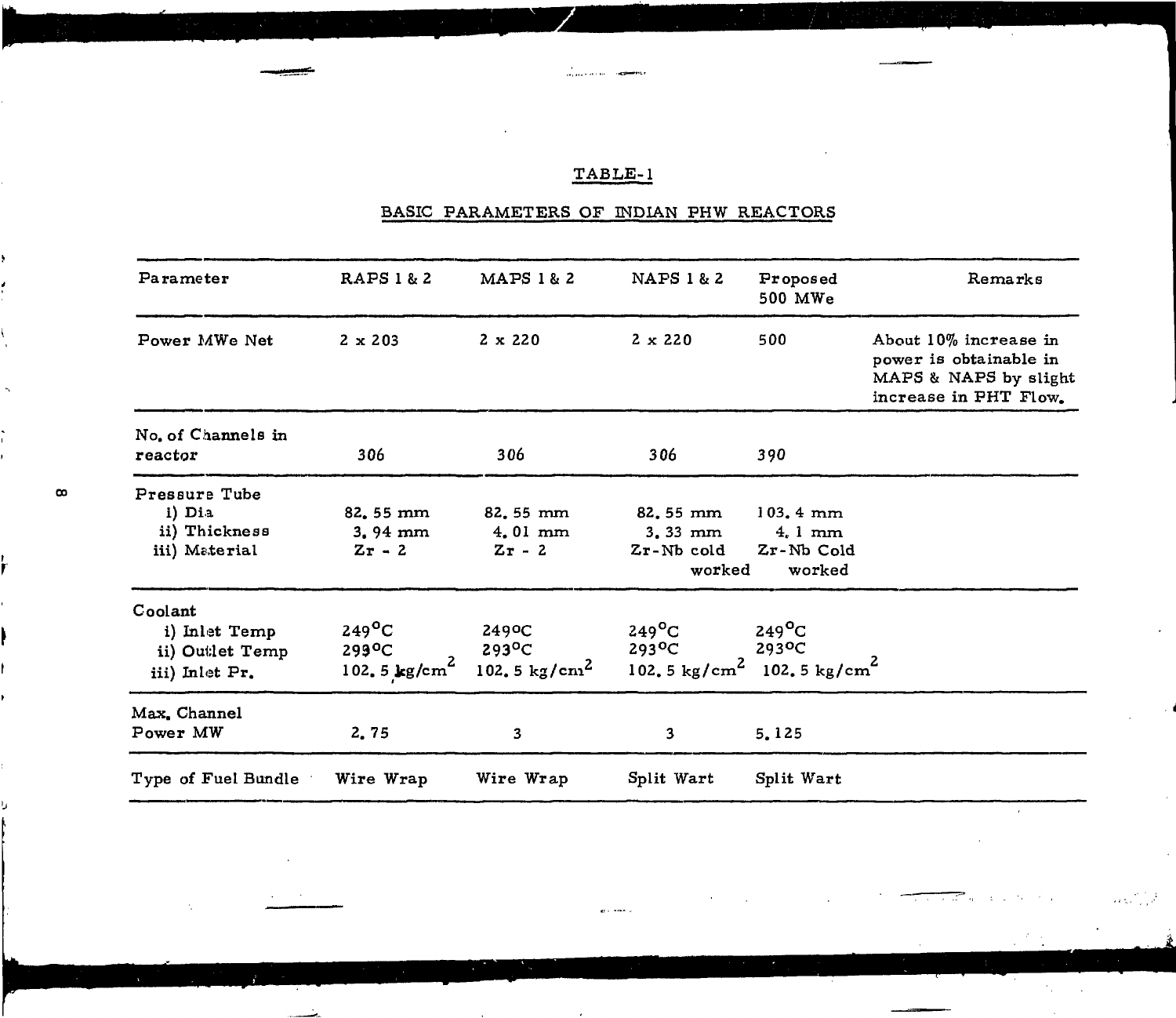| Parameter                                                               | RAPS 1 & 2            | MAPS 1& 2                                     | NAPS 1 & 2            | Proposed<br>500 MWe   | Remarks                                                             |
|-------------------------------------------------------------------------|-----------------------|-----------------------------------------------|-----------------------|-----------------------|---------------------------------------------------------------------|
| Steam Conditions<br>at Turbine Inlet                                    | 41 kg/cm <sup>2</sup> | 41 kg/cm <sup>2</sup>                         | 41 kg/cm <sup>2</sup> | 41 kg/cm <sup>2</sup> |                                                                     |
|                                                                         | $0.26\%$ wet          | $0.26\%$ wet                                  | $0.26\%$ wet          | 0.26% wet             |                                                                     |
| Containment<br>Features                                                 |                       |                                               |                       |                       |                                                                     |
| i) Types of<br>containment                                              | Single Wall           | Double Wall<br>for cylindrial<br>portion only | Total double<br>wall  | Total double<br>wall  |                                                                     |
| ii) Accident<br>$p$ ressure-kg/cm <sup>2</sup>                          | 0.422                 | 1.16                                          | 1.2                   | 0.9                   | Dousing Tank for<br>RAPS 1 & 2; Vapour<br>suppression for<br>others |
| ii i) Accident<br>Temperature                                           | $71^{\circ}$ C        | $32.2^{\circ}C$                               | $120^{\circ}$ C       | $112$ <sup>o</sup> C  |                                                                     |
| iv) Test Pressure<br>kg/cm <sup>2</sup>                                 | 0.527                 | 1,45                                          | 1.45                  | 1.035                 |                                                                     |
| v) Allowed Leakage $0.1\%$ of contained $0.015\%$ of con-. 002%<br>Rate | volume per hour       | tained volume contained<br>per hour           | volume per day        |                       |                                                                     |

 $TABLE-1$  (contd.)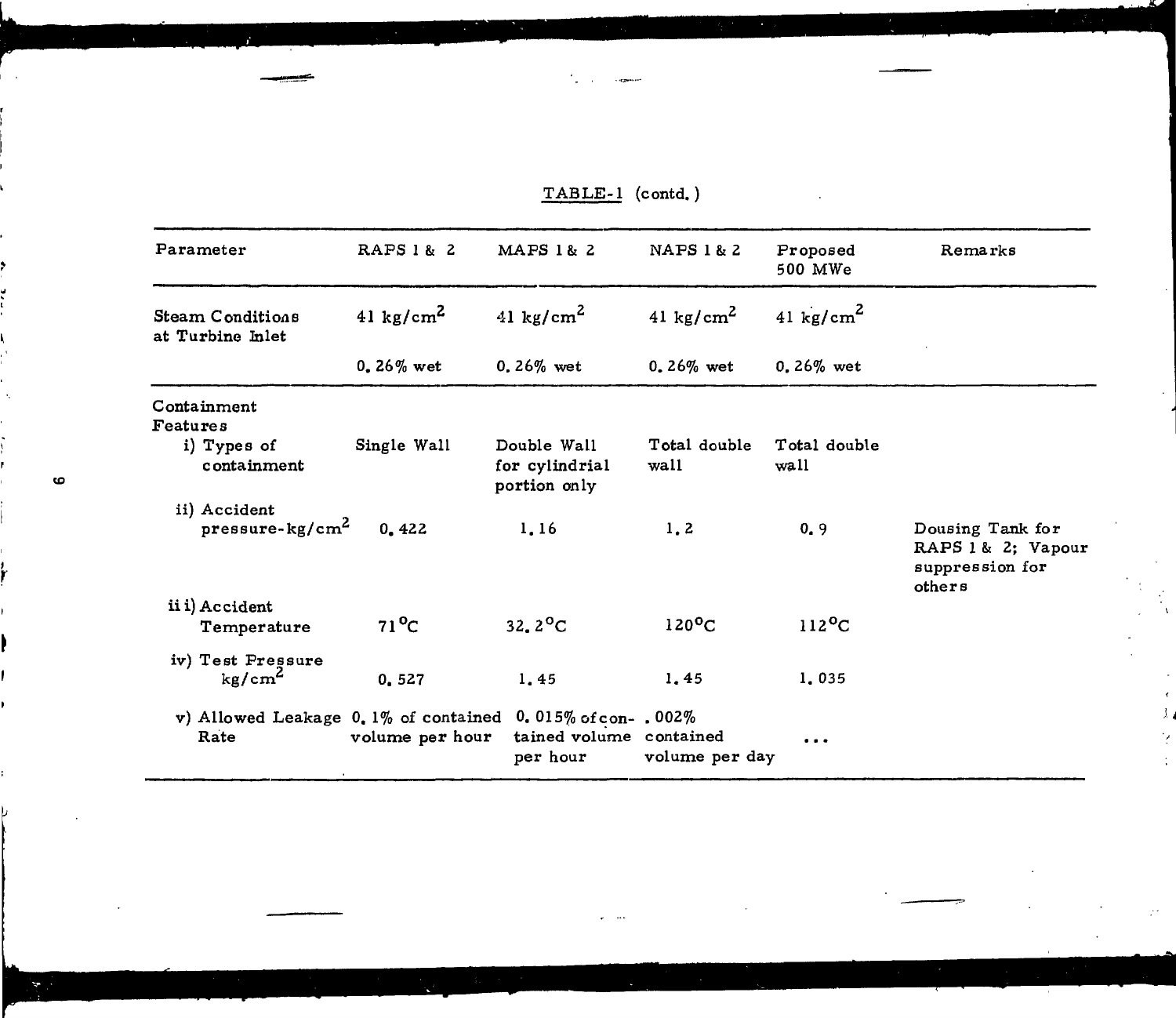

Y

突然

 $\mathcal{F}=\mathcal{F}$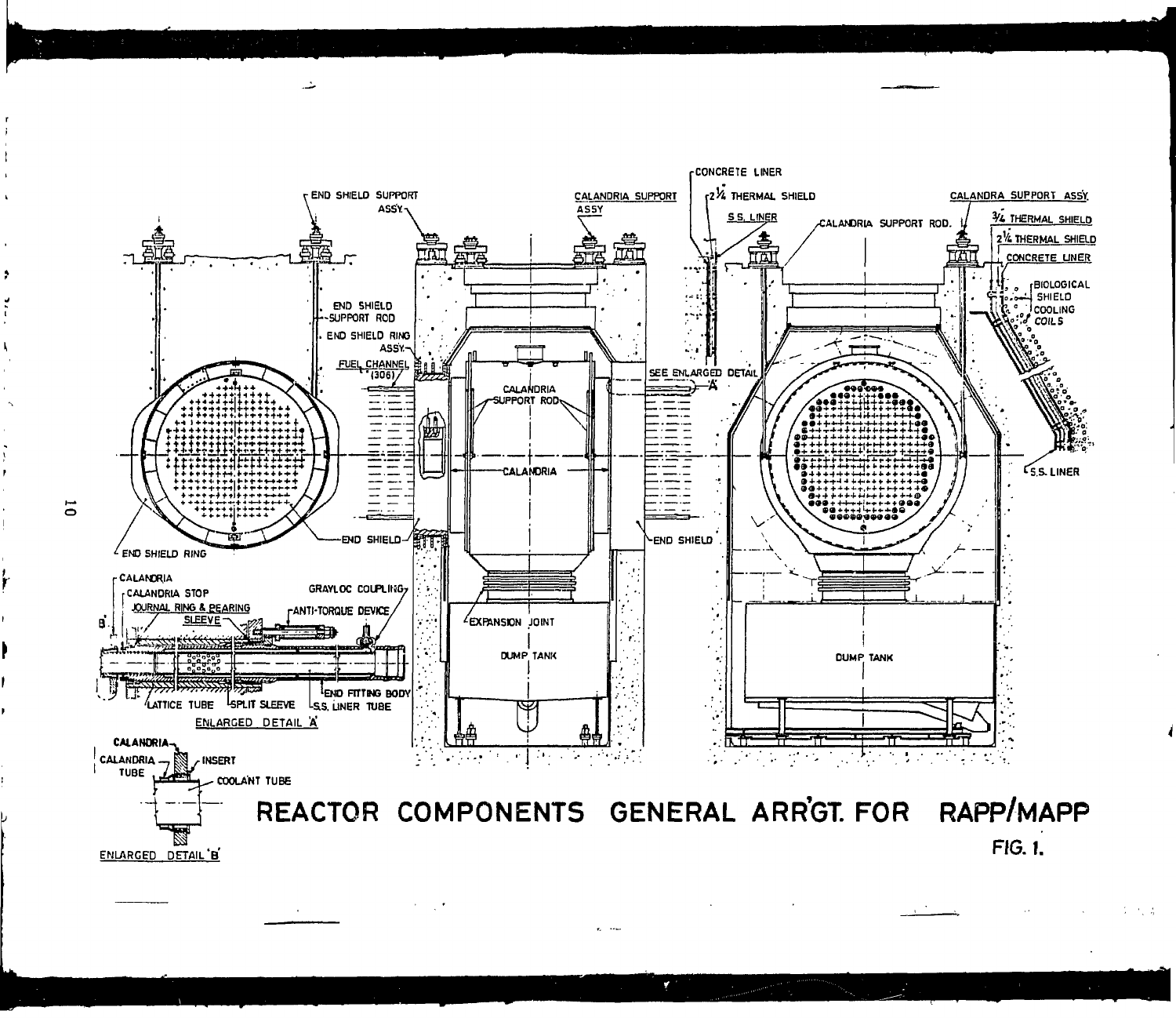

**MAPP** REACTOR BUILDING SECTION LOOKING NORTH

 $FIG - 2$ 

 $11\,$